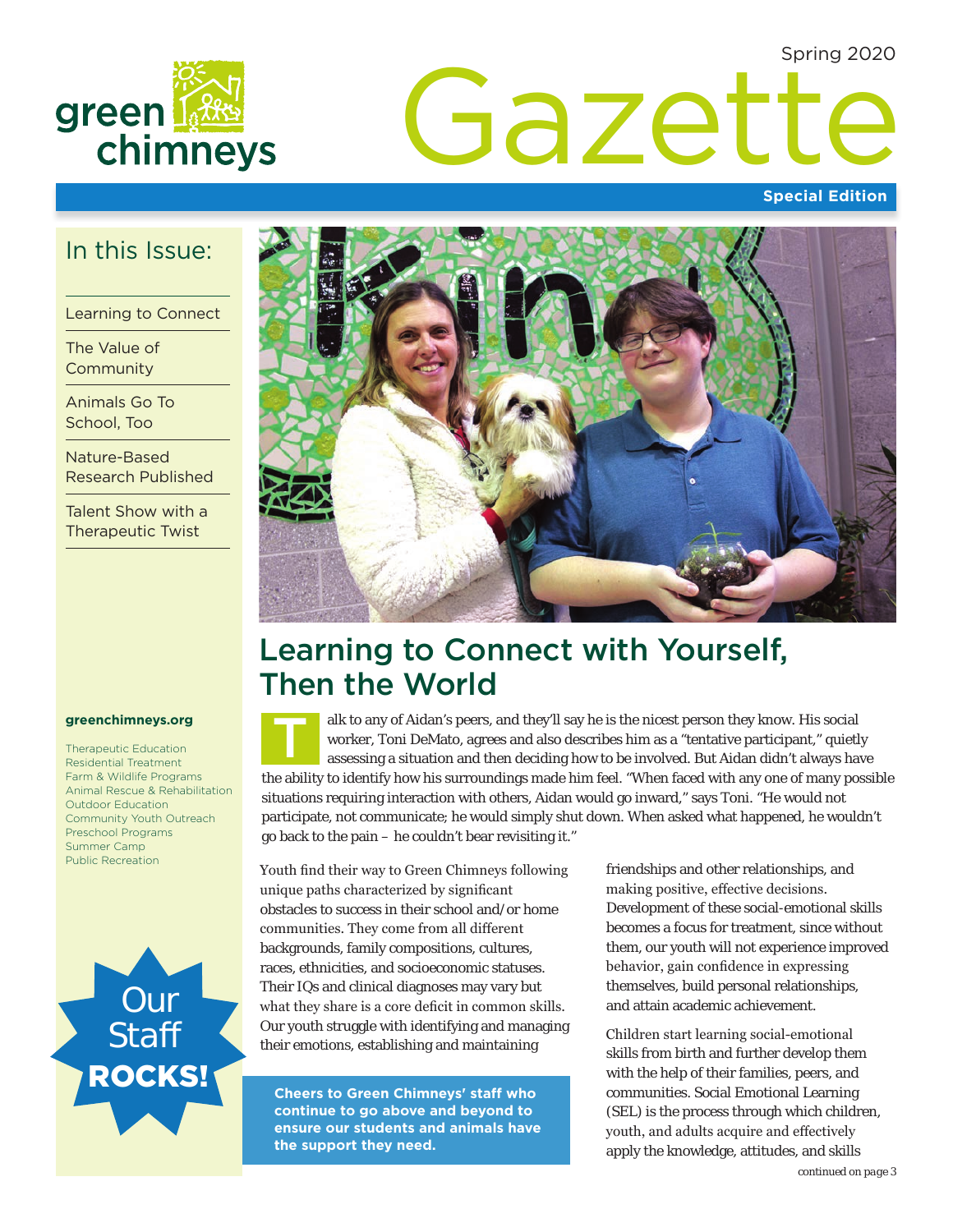## The Value of **Community**

From Executive Director Dr. Ed Placke

t is times like these that offer a new understanding of the word "community." Many of us consider our community to consist of those we see or interact with regularly; social groups, coworkers, shop owners, team coaches, and so on. But community can apply to a shared experience, a reminder that we are truly part of something bigger. I

Green Chimneys School closed on March 16, in accordance with all orders from our county and state. Prior to that we had eliminated public access to our campuses, taking every precaution we



could against the spread of COVID-19. Our commitment to the Green Chimneys community – our staff, our students, their families – is to ensure the safety and well being of all who come here. I am honored to work with such a talented group of individuals who have demonstrated this from the moment we

began to plan our response to a rapidly escalating situation.

Since then, we have implemented policies and procedures to provide continuity of school instruction, full residential services, therapeutic support to our students and their families, care for our animals, and overall agency operation. I am grateful for what our staff, across all areas of the organization, have done during this unprecedented time.

We felt it was important to continue to share good news and information about our programs and people but have chosen to condense the print version of this particular issue. I encourage you to visit us online for more of our latest news at **[www.greenchimneys.org](http://www.greenchimneys.org/news)**.

Best wishes to our entire Green Chimneys community, and beyond. And thank you for your support.

#### Social Emotional Learning

*continued from page 1*

necessary to manage emotions, develop healthy relationships, set and achieve positive goals, and show empathy and understanding.

In his Learn & Earn sessions at the farm, Aidan took an interest in plant care, including repotting and the different care specific plants require. He also learned how to build terrariums and decided to create one for his social worker Toni, and another for School IEP Coordinator Rachel Crognale. Seeing a change in his typical demeanor, Toni took the opportunity to ask how building terrariums and giving them to people made him feel. Aidan readily replied, "I love doing something good and then feeling good about it."

Identifying and communicating feelings has been a big part of the social emotional learning Toni and Aidan have been working on. Making a terrarium requires Aidan to focus and have patience with himself; he becomes at ease enough to



recognize and talk about how he feels during the activity. Practicing this skill in a non-stressful setting teaches him to apply the same insight and self-awareness in an adverse situation. Developing his ability to recognize how circumstances around him, good or bad, affect him and make him feel, pave the way for him to manage his emotions or ask for the support he may need. Aidan and Toni have even identified places on campus or daily situations that are challenging for him, such as the

"lunch rush" in the dining hall. "I'm able to accompany him and observe his reactions, then we evaluate and discuss together, which helps Aidan to verbalize his feelings and plan his response," Toni explains.

At Green Chimneys, SEL is integrated into all aspects of a student's growth and development. Therapy groups teach emotion management, distress tolerance, personal effectiveness, and mindfulness. Effective problem-solving and decisionmaking skills are taught in classrooms, and when processing crisis situations with students. Classrooms and dorm units incorporate mindfulness activities to start their day, transition from after school, and at bedtime. Our nature-based programs provide opportunities to teach and model empathy, self-awareness, and impulse control by incorporating animals and elements of nature into classroom activities, counseling sessions, and regular jobs around the farm.

Learn about our integrated approach to therapeutic education and support at **[greenchimneys.org/school](www.greenchimneys.org/school)**.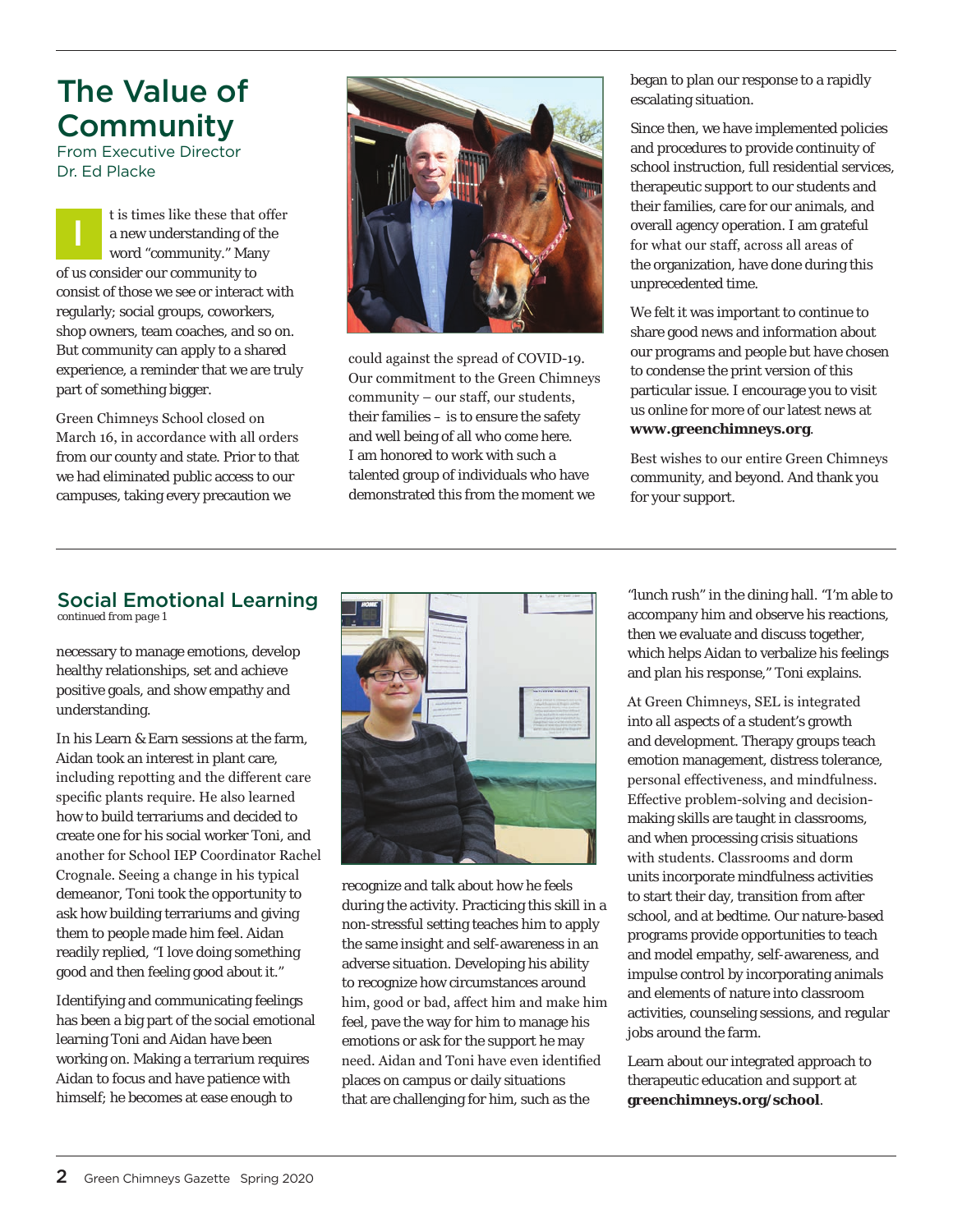# Animals Go To School, Too

hoenix the camel has learned how to lay down on command. Benji the Brown Swiss steer accepts riders on his back. Rudi the rooster can identify colored blocks correctly when prompted. And Maximus the Sulcata tortoise follows a red plastic ball on a stick held by a student around obstacles. P

How does one teach animals? At Green Chimneys, the animals of the Farm & Wildlife Center are valued partners and staff ensure the animals benefit as much from the interactions as the children do. Proper care and regular enrichment are part of providing animals an optimal quality of life.



We train our animals to participate in activities

using positive and humane methods rooted in science. Repetition, gradual steps, lots of patience and encouragement make for amazing results. Of course involving the students in the process and teaching them "how" to train the animals, is one of the favorite activities for everyone.

#### **What are the real reasons behind such training?**

- Training enriches an animal's world. Farm animals and other species are intelligent, enjoy new experiences, and like to be active. Expanding their routines enhances their day-to-day lives.
- Commands, such as *stand, sit*, and *pick up your feet* are the basics of making animal care less stressful. Medical treatments, hoof care and grooming are much easier when the animal understands what is being asked and willingly cooperates.
- Horses, cows and camels are large and powerful animals. Around people they must behave predictably or someone can get hurt. Teaching them that humans are both caregivers AND the "herd leader to be followed" keeps everyone safe.
- Animals that can do "things" when asked are more versatile and fun for our students to interact with. A cow to ride, a leash-trained goat to take on walks, or a llama that knows how to walk into buildings are animals the kids can engage with.



## Nature-Based Research Published

Announcing the publication of first findings from a research partnership between Green Chimneys and University of Denver's Institute for Human-Animal Connection. This multiphase project is studying the impact of Green Chimneys' farm programs on developmental health and education outcomes for its students; how nature-based activities support their therapeutic needs, and how they can be made even more effective. Visit [greenchimneys.org/recent-findings](www.greenchimneys.org/recent-findings)

## Talent Show with a Therapeutic Twist

Each winter, our dynamic team of recreational and art therapists organize the Annual Talent Show. It provides Green Chimneys School students, who struggle with social, emotional and learning challenges, an opportunity to take the stage. Their courageous acts of selfexpression and triumphs of personal growth are awe-inspiring.